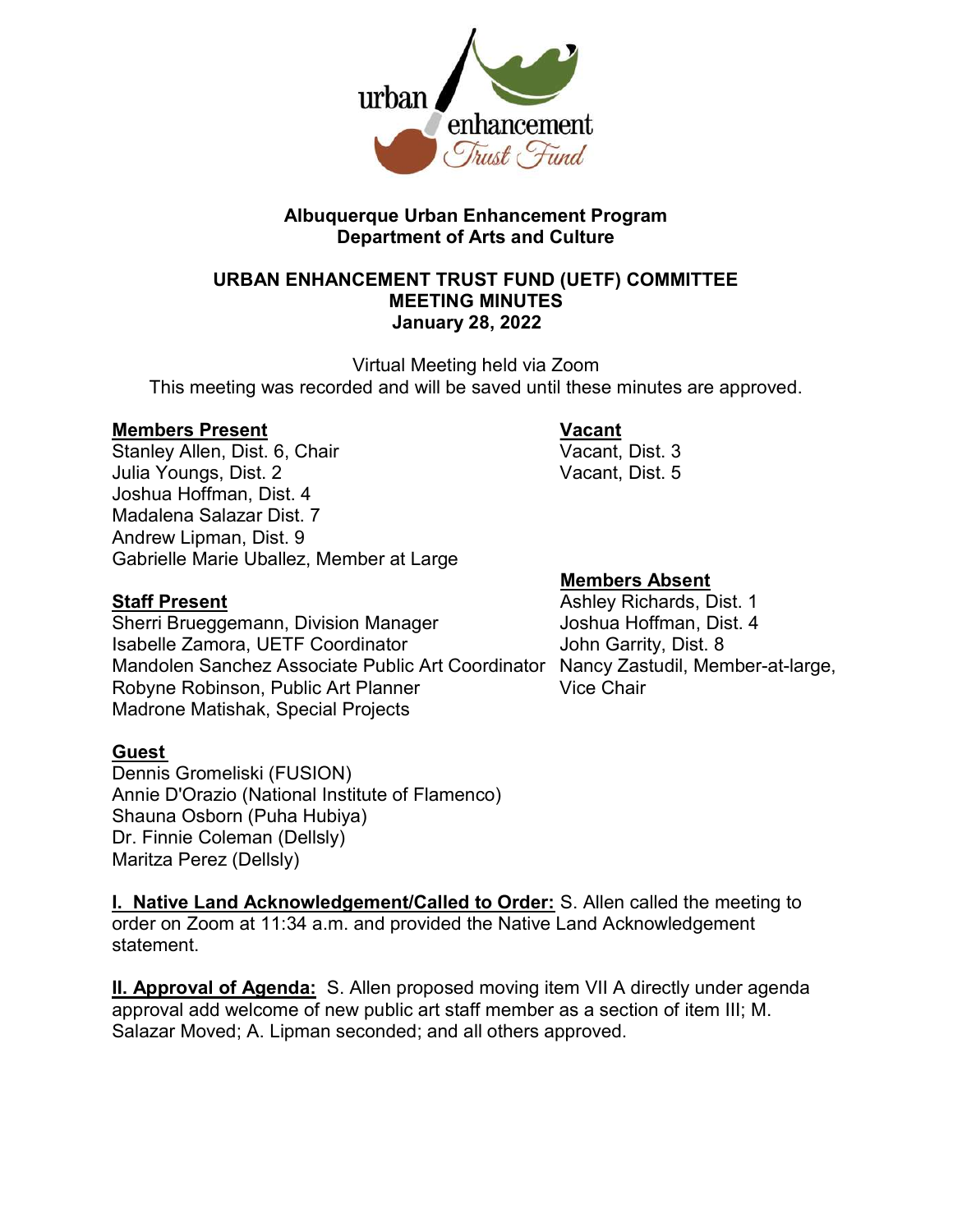## VII. Update/Discussion/Reviews/Approval

- A. Residency Application Recommendations were submitted to the committee
- B. S. Brueggemann presented an overview of the process the committee went through: the demographic breakdown of the original 228 applicants, and: the final 90 accepted artists.
- C. Organizations/partners gave support and talked about their experience in the process and the excitement they felt going forward.
- D. Discussion about leveraging this work to do more in the future, and emphasizing the fact that this came from Albuquerque and not to let outside forces change the spirit of this program.
- E. A. Lipman moved to approve the recommended 90 artists, J. Youngs seconded, all approved.

# III. Welcome New Public Art Staff Member:

- A. Mandolen Sanchez Associate Public Art Coordinator introduced herself to the committee and the committee welcomed her.
- B. Welcome new Board member John Garrity Due to J. Garrity non-attendance to four consecutive meetings Chair S. Allen stated he would write a letter to the Boards and Commission liaison in the Mayor's Office.

IV. Election UETF Chair and Vice Chair: S. Allen recommended that this item be posponed to the Februry meeting since the Vice Chair, N. Zastudil was not in attendance. A. Lipman moved; J. Hoffman seconded; and all others approved.

V. Approval of the December 17, 2021 Meeting Minutes: J. Young Moved to approve; G. Uballez seconded; J. Hoffman abstained and all other approved.

# VI. Public Comment: No public comment: No public comment

# VIII. Announcements/Ongoing Project Updates

- A. Chair's Announcements: none
- B. Board Announcements: none
- C. Project Updates: S. Brueggemann reiterated that Ordinance proposal changes are now top priority.
- D. Event/Dedications: none

# **IX.** New Business: none

X. Announcements: S. Allen announced the next regular meeting is scheduled for February 18, 2022.

XI. Adjournment S. Allen adjourned the meeting at 12:52pm.